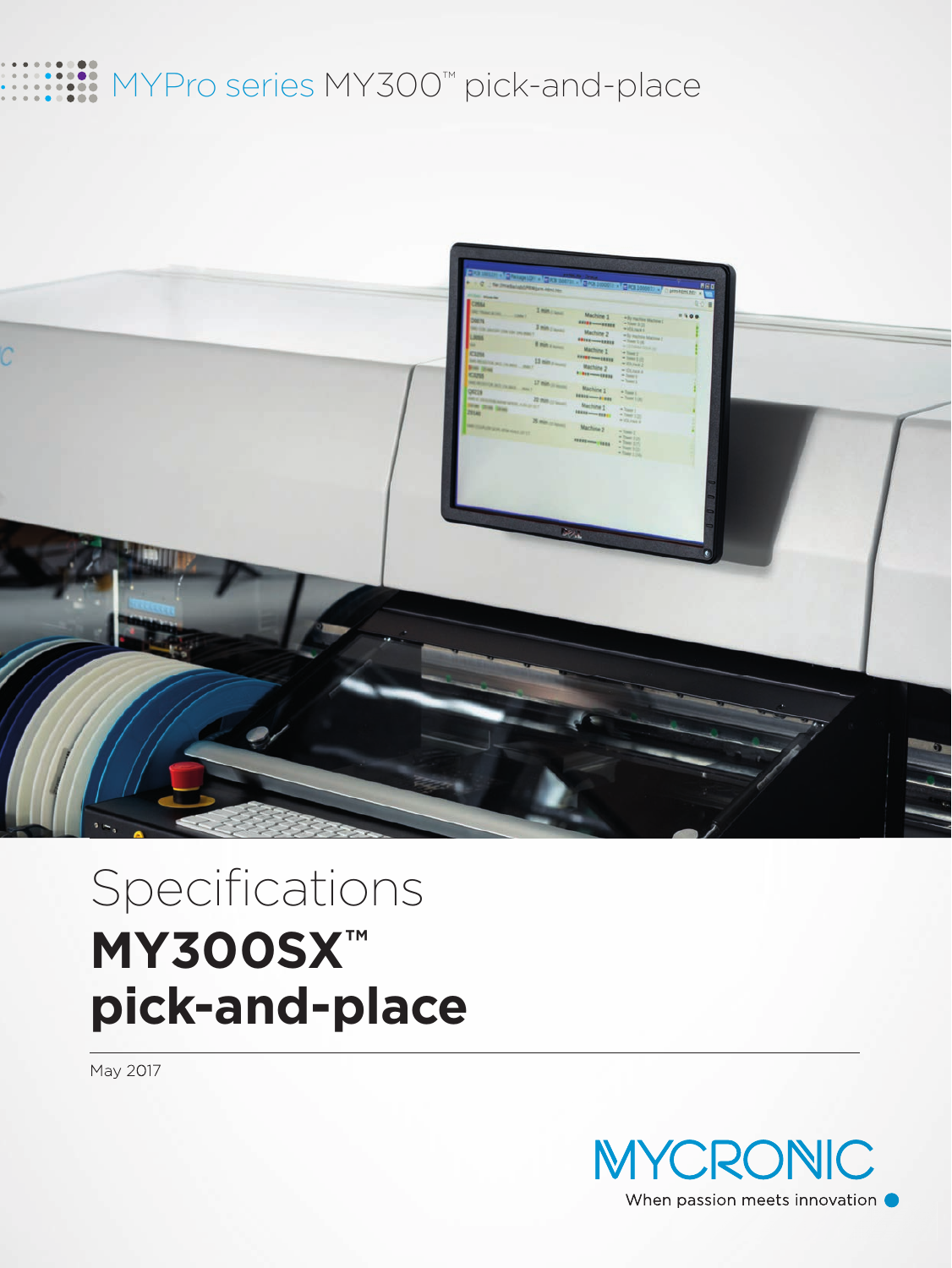### PLACEMENT SPEED AND ACCURACY SYSTEM FEATURES

#### **PLACEMENT SPEED AND ACCURACY – MY300SX-11/15**

| Rated speed (1)                                                          | 24 000 CPH                                              |
|--------------------------------------------------------------------------|---------------------------------------------------------|
| IPC 9850 chip net throughput $(2,3)$                                     | 20 000 CPH                                              |
| IPC 9850 chip tact time (3)                                              | 0.163 s                                                 |
| IPC 9850 chip repeatability $3\sigma$ (X, Y, Theta) $(3)$                | 30 µm, $1.8^{\circ}$ (6)<br>$45 \mu m$ , 1.8 $^{\circ}$ |
| IPC 9850 chip accuracy $\omega$ Cpk = 1.33 (X, Y, Theta) <sup>(5)</sup>  | 50 um, $2.6^{\circ}$ (6)<br>75 µm, 2.6°                 |
| IPC 9850 fine pitch repeatability $3\sigma$ (X, Y, Theta) <sup>(4)</sup> | $21 \mu m$ , 0.05 $^{\circ}$                            |
| IPC 9850 fine pitch accuracy @ Cpk = 1.33 (X, Y, Theta) $(4, 5)$         | $35 \mu m$ , 0.09 $^{\circ}$                            |

The above specification achieved with a machine configuration including high precision mounthead (Midas),<br>high speed mounthead (HYDRA Z8), line scan vision system (LVS), inline conveyor T460 and 15 mm component<br>max height.

(1) Depending on component and application.<br>
(2) According to IPC 9850. Net throughput = (no of parts x 3600) / (board build time + board transfer time).<br>
(3) According to IPC 9850 0402C verification panel.<br>
(4) According

- 
- 

| <b>SYSTEM FEATURES MY300SX</b>                   |
|--------------------------------------------------|
| On-the-fly mount order optimization              |
| Vision autoteach with snap-to-grid               |
| Automatic illumination settings                  |
| Intelligent feeder concept - Agilis              |
| Automatic feeder and component recognition       |
| On-the-fly feeder loading                        |
| Dynamic feeder positions                         |
| Automatic board stretch compensation             |
| Automatic conveyor width adjustment              |
| Intelligent surface impact control               |
| Tool collision avoidance                         |
| Multi-user, multi-tasking system software        |
| Open software interfaces for factory integration |
| SQL database engine                              |
| Programmable light settings fiducial camera      |

### BOARD HANDLING

| <b>INLINE CONVEYOR</b>                            |                                                                                                                            |                                        |
|---------------------------------------------------|----------------------------------------------------------------------------------------------------------------------------|----------------------------------------|
|                                                   | T460                                                                                                                       | T640                                   |
| Maximum board size                                | 460 x 510 mm<br>$(18" \times 20")$                                                                                         | 640 x 510 mm<br>$(25" \times 20")$     |
| Maximum board size with ML adaptor <sup>(1)</sup> | 419 x 443 mm<br>$(16.5'' \times 17.4'')$                                                                                   | 554 x 443 mm<br>$(21.8" \times 17.4")$ |
| Minimum board size (2)                            | 70 x 50 mm<br>$(2.7" \times 2")$                                                                                           | 70 x 50 mm<br>$(2.7" \times 2")$       |
| Board thickness range (2)                         | $0.4 - 6.0$ mm<br>$(0.016 - 0.24)$                                                                                         | $0.4 - 6.0$ mm<br>$(0.016 - 0.24)$     |
| Board edge clearance top and bottom               | 3.2 mm (0.13")                                                                                                             | 3.2 mm (0.13")                         |
| Top side clearance (max) (3)                      | 15 mm (0.59")                                                                                                              | 15 mm (0.59")                          |
| Bottom side clearance (max) <sup>(4)</sup>        | 32 mm (1.25")                                                                                                              | 32 mm (1.25")                          |
| Maximum board weight                              | 4 kg (8.8 lbs)                                                                                                             | 4 kg (8.8 lbs)                         |
| Board transfer height                             | Conforms to SMEMA standard for<br>board transfer height.<br>Height adjustable from 880 to 975 mm<br>$(34.6"$ to $38.4")$ . |                                        |
| Operation mode                                    | Inline, manual, inline odd-board,<br>left-to-right/right-to-left.                                                          |                                        |

(1) Optional. Suitable for irregular sized and odd-shaped boards.<br>(2) Board train specification: 90 x 50 mm (3.5″ x 2″) board size, 1.6 mm (0.06″) min thickness. Max warpage 1 mm (0.04″).<br>(3) Customized tall component c

#### FEEDER CAPACITY

| <b>FEEDER CAPACITY 8 MM TAPE</b> |      |      |
|----------------------------------|------|------|
|                                  | T460 | T640 |
| MY300SX-11                       | 128  | 112  |
| MY300SX-15                       | 192  | 176  |

| <b>HIGH SPEED MOUNTHEAD - HYDRA Z8</b> |                                                                                                                   |  |
|----------------------------------------|-------------------------------------------------------------------------------------------------------------------|--|
| Component range                        | Chip (from 01005), SO28, SOT223, SOJ20, PLCC32, MELF,<br>SOD, TSOP                                                |  |
| Component specification                | Min: $0.4 \times 0.2$ mm (0.016" x 0.008") (01005)<br>Max: 18.6 x 18.6 x 5.60 mm (0.73" x 0.73" x 0.22") (PLCC44) |  |

#### COMPONENT RANGE

| <b>HIGH PRECISION MOUNTHEAD - MIDAS</b> |                                                                                                                                                                 |  |
|-----------------------------------------|-----------------------------------------------------------------------------------------------------------------------------------------------------------------|--|
| Component range                         | Chip (from 01005), SOIC, PLCC, TSOP, QFP, BGA, flip chip, odd-<br>shape, surface-mount connectors, through-hole components,<br>CSP, CCGA, DPAK, Alcap, Tantalum |  |
| Component specification                 | Min: $0.4 \times 0.2$ mm (0.016" x 0.008") (01005)<br>Max: 140 x 73 x 15 mm (5.51" x 2.87" x 0.59") <sup>(1)</sup><br>Max: component weight: 140 g (2)          |  |

(1) With 4K vision. Max component size with 2K vision: 140 x 56 x 15 mm (5.51" x 2.20" x 0.59"). Customized tall component capability 22 mm (0.86") available.<br>(2) Depending on mounthead, mount tool, package, and producti

| <b>ELECTRICAL VERIFIER (OPTIONAL)</b> |                                                                                                                                                     |  |
|---------------------------------------|-----------------------------------------------------------------------------------------------------------------------------------------------------|--|
| Component range                       | Resistor, capacitor, unipolar capacitor, diode (forward voltage, $\vert$<br>reverse current), Zener diode (voltage drop), transistor (current gain) |  |

| <b>LINESCAN VISION SYSTEM - 2K RESOLUTION</b> |                        |                  |                       |
|-----------------------------------------------|------------------------|------------------|-----------------------|
| <b>COMPONENT TYPE</b>                         | <b>FIELD OF VIEW</b>   | <b>MIN PITCH</b> | <b>MIN LEAD WIDTH</b> |
| Leaded components                             | $63 \text{ mm} (2.5")$ | 0.20 mm (8 mil)  | 0.10 mm (4 mil)       |
| Bumped components                             | $63 \text{ mm} (2.5")$ | 0.25 mm (10 mil) | 0.13 mm (5 mil)       |

| <b>LINESCAN VISION SYSTEM - 4K RESOLUTION</b> |                        |                             |                     |
|-----------------------------------------------|------------------------|-----------------------------|---------------------|
| <b>COMPONENT TYPE</b>                         | <b>FIELD OF VIEW</b>   | <b>MIN PITCH</b>            | MIN LEAD WIDTH.     |
| Leaded components                             | 80 mm (3.1")           | $0.10$ mm $(4$ mil)         | $0.05$ mm (2 mil)   |
| Bumped components                             | $80 \text{ mm} (3.1")$ | $0.15$ mm $(6 \text{ mil})$ | $0.08$ mm $(3$ mil) |

#### VISION CAPABILITY